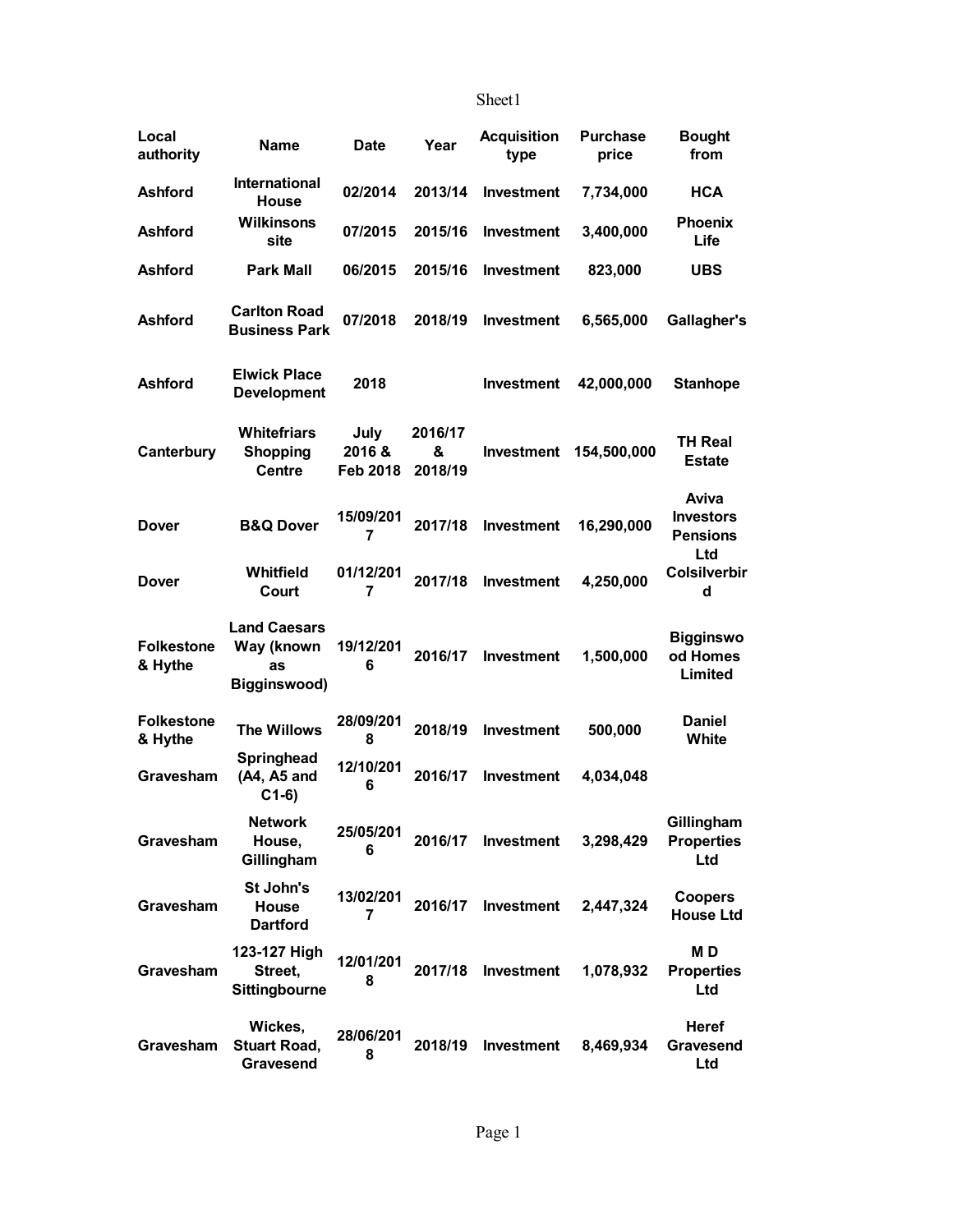Sheet1

| Kent<br>County<br>Council | <b>Kings Hill</b><br><b>West Malling</b>                                                      | <b>Jan 2020</b> | 2019/20 | Investment         | 23,000,000 | Liberty<br><b>Property</b><br><b>Trust</b>                    |
|---------------------------|-----------------------------------------------------------------------------------------------|-----------------|---------|--------------------|------------|---------------------------------------------------------------|
| <b>Maidstone</b>          | <b>Phoenix Park,</b><br>Parkwood<br><b>Industrial</b><br><b>Estate</b>                        |                 | 2014/15 | Investment         | 2,095,500  | Lisburne<br><b>Estates</b>                                    |
| <b>Maidstone</b>          | 180-188<br><b>Union Street,</b><br><b>Maidstone</b>                                           |                 | 2015/16 | <b>Investment</b>  | 1,900,000  | <b>NHS</b>                                                    |
| <b>Maidstone</b>          | Granada<br>House, Lower<br><b>Stone Street,</b><br><b>Maidstone</b>                           |                 | 2016/17 | <b>Investment</b>  | 3,350,000  | <b>Halpern</b><br><b>Properties</b>                           |
| <b>Maidstone</b>          | <b>Royal Mail</b><br>Depot,<br><b>Sandling</b><br>Road,<br><b>Maidstone</b>                   |                 | 2016/17 | <b>Investment</b>  | 2,500,000  | <b>Royal Mail</b>                                             |
| <b>Maidstone</b>          | <b>Boxmend</b><br>Estate,<br>Parkwood<br><b>Industrial</b><br><b>Estate</b>                   |                 | 2017/18 | <b>Investment</b>  | 1,500,000  | <b>Milroy</b><br>Investment<br>s                              |
| <b>Maidstone</b>          | $8 - 12$<br><b>Heronden</b><br>Road,<br><b>Parkwood</b><br><b>Industrial</b><br><b>Estate</b> |                 | 2017/18 | Investment         | 2,000,000  | Thai<br><b>Enterprises</b>                                    |
| <b>Maidstone</b>          | <b>Jubilee</b><br>Church<br>building,<br><b>Upper Stone</b><br>Street,<br><b>Maidstone</b>    |                 |         | 2017/18 Investment | 250,000    | <b>Jubilee</b><br>Church                                      |
| <b>Sevenoaks</b>          | <b>Suffolk</b><br>House, 154<br><b>High Street,</b><br><b>Sevenoaks</b>                       | 24/04/201<br>5  | 2015/16 | Investment         | 4,000,000  | <b>Harmswort</b><br>h Pension<br><b>Funds</b><br><b>Trust</b> |
| <b>Sevenoaks</b>          | 26-28<br><b>Pembroke</b><br>Road,<br><b>Sevenoaks</b>                                         | 24/03/201<br>7  | 2016/17 | Investment         | 4,455,000  | <b>Milton</b><br><b>Property</b><br>Investment<br>s Ltd       |